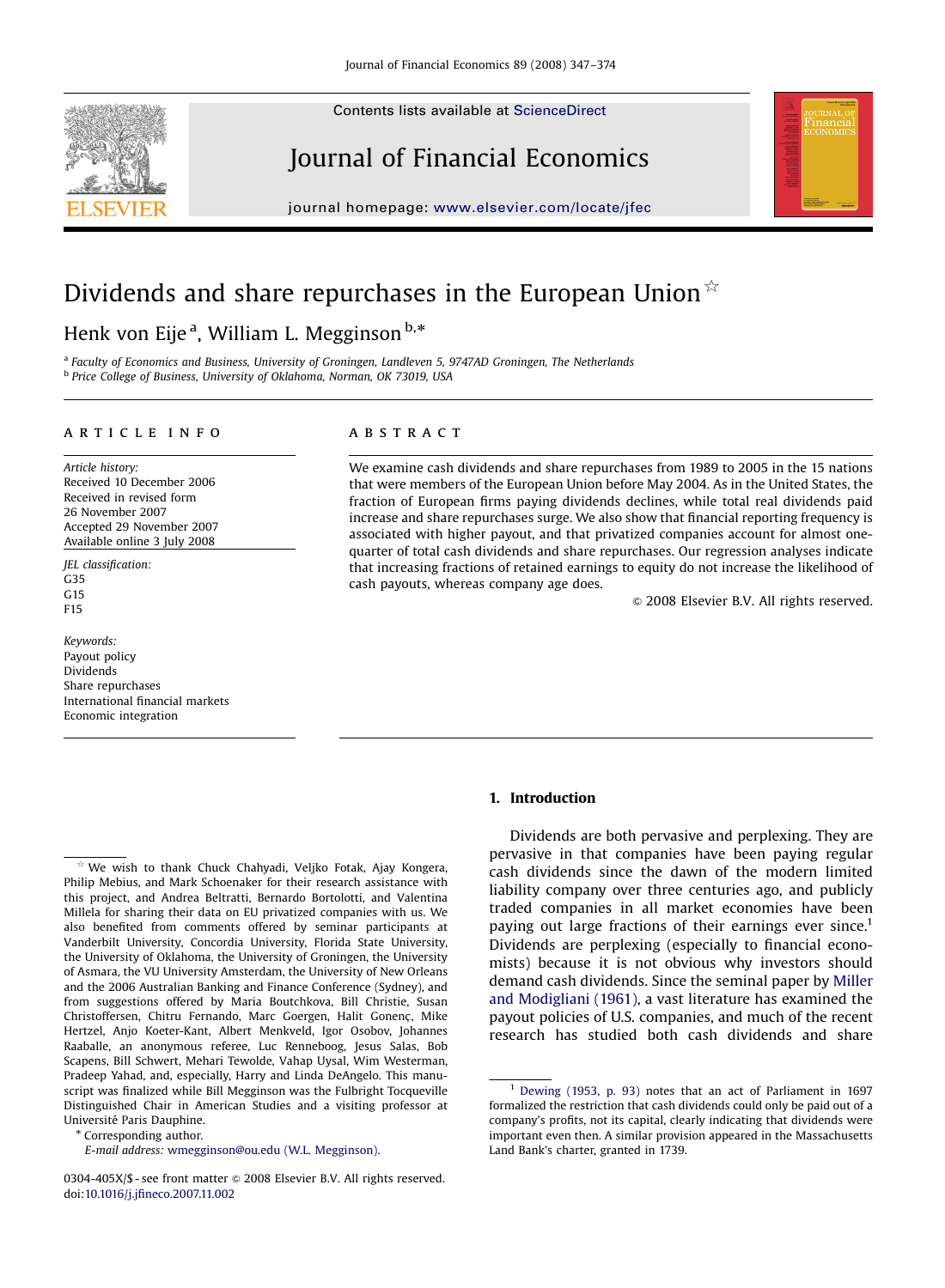repurchases.2 However, relatively little research has yet been published examining the payout polices of non-U.S. companies.

This study examines cash dividend payments and share repurchases, over the period 1989–2005, of companies headquartered in nations that were members of the European Union before May 2004. Besides being the world's second largest economy, the EU during this era provides an ideal laboratory for studying payout policies, for four reasons. First, it is a grouping of 15 mostly sovereign and highly developed nations that over our study period is becoming increasingly unified economically and politically, but whose corporate governance systems, taxation regimes, and financial markets remain largely segmented. Second, while most of the EU countries have commercial codes based on civil law, two key nations (Britain and Ireland) have common law codes. Third, there is significant cross-sectional and time-series variation in the taxation of dividends and share repurchases over the study period, which allows us to directly examine how tax preferences influence payout probabilities and amounts. Finally, a large majority of the EU nations adopt a new common currency, the euro, after 1999, but three member countries—including the nation with the largest number of listed firms (Britain)—retain their own currencies throughout the study period.

Despite the EU's global importance, very little published research has examined cash dividend payments or share repurchases on a continent-wide basis. [Denis and](#page--1-0) [Osobov \(2008\)](#page--1-0) examine the dividend policies, but not repurchases, of companies headquartered in three European countries in their sample of six large economies, while LaPorta, Ló[pez-de-Silanes, Shleifer, and Vishny](#page--1-0) [\(2000\)](#page--1-0) include European firms in their global study of dividend policies. [Pinkowitz, Stulz, and Williamson \(2006\)](#page--1-0) similarly include many European companies in their examination of how cash holdings and dividend payments are valued in 35 countries with varying corporate governance regimes. The only other recent studies we find are single-country analyses. This relative dearth of continental research primarily results from difficulties in obtaining comprehensive data prior to the 1999 adoption of the euro.

We ask and answer a series of basic questions about European payout policies. Are EU dividend payout ratios and likelihood to repurchase shares higher or lower than in the United States, and are these ratios the same for different European countries? Do European companies show the same declining propensity to pay dividends as [Fama and French \(2001\)](#page--1-0) show for U.S. listed firms? Have share repurchases become as, or more, important than cash dividends among European firms, as [Skinner \(2008\)](#page--1-0) shows has occurred in the United States, and are EU repurchases driven by the same firm-specific factors as cash dividends? Are dividends and earnings also concentrating in EU firms, as [DeAngelo, DeAngelo, and Skinner](#page--1-0) [\(2004\)](#page--1-0) show is happening in American companies? Are cash payouts as highly correlated with the fraction of retained earnings (versus contributed equity) in the equity capital structures of European firms as [DeAngelo,](#page--1-0) [DeAngelo, and Stulz \(2006\)](#page--1-0) find for U.S. dividend-paying firms? Are total payouts becoming more responsive to earnings in companies that regularly pay cash dividends and repurchase shares, as [Skinner \(2008\)](#page--1-0) finds for the United States? Finally, do the patterns observed in Europe support any of the competing theories explaining dividend payments—especially the agency cost model, which is the current mainstream favorite, or the catering theory proposed by [Baker and Wurgler \(2004a\)](#page--1-0)?

We find that dividend and share repurchase policies of EU companies are similar in many ways to those of American firms. For example, the fraction of European firms paying dividends has also declined in recent years, while total real dividends paid have increased. The total value of share repurchases has also surged in Europe, and now accounts for over half of the total value of cash dividends—although only one-fourth as many European companies repurchase shares as pay cash dividends. Additionally, dividends are also concentrating among European firms and, while the overall propensity of all EU firms to pay cash dividends has declined continuously with time, the propensity to repurchase shares has steadily increased. We find that company characteristics like size, market-to-book, and profitability that explain the likelihood to pay dividends or repurchase shares in the United States also influence the likelihood that EU firms will distribute cash to investors. While fewer European than American firms repurchase shares, dividend payments and repurchases are also complements in Europe and repurchases are significantly more sensitive to earnings in the most recent sub-period (2001–2005).

In addition to showing how American and EU firms are similar, we also make several new contributions by either reporting differences between Europe and America or by examining factors not considered in the U.S. context. Most critically, we show that large-scale share repurchases started much later in Europe than in the United States, but have grown even more rapidly over the past decade. Additionally, this is the first academic study to examine the relationship between financial reporting frequency and corporate payout policies. We find that the average reporting frequency of EU companies has steadily increased over 1989–2005, from 1.2 to 2.4 times per year, and is associated with higher amounts of cash dividends

 $2$  The theoretical and empirical literature from the first 40 years of modern dividend policy research is summarized in [Allen and Michaely](#page--1-0) [\(2003\)](#page--1-0). More recently, [Koch and Sun \(2004\)](#page--1-0) show that investors interpret dividend changes as credible signals of the sustainability of past earnings changes, [Morck and Yeung \(2005\)](#page--1-0) explore how American tax policy relating to inter-corporate dividend payments has promoted dispersed stock ownership in the United States, [Grinstein and Michaely](#page--1-0) [\(2005\)](#page--1-0) examine how corporate payout policy (dividends and repurchases) impacts institutional share ownership, and [Brav, Graham,](#page--1-0) [Harvey, and Michaely \(2005\)](#page--1-0) present survey evidence on the factors that drive managerial decisions regarding dividend payments and share repurchases. Intriguingly, [DeAngelo and DeAngelo \(2006\)](#page--1-0) reexamine the original M&M dividend irrelevance theorem—which has served for four decades as the theoretical touchstone for payout research—and find that it does not hold, even in frictionless markets. In [DeAngelo and DeAngelo](#page--1-0) [\(2007\)](#page--1-0), these same authors advocate an alternative method of teaching dividend policy to students that does not begin with an irrelevance assumption.